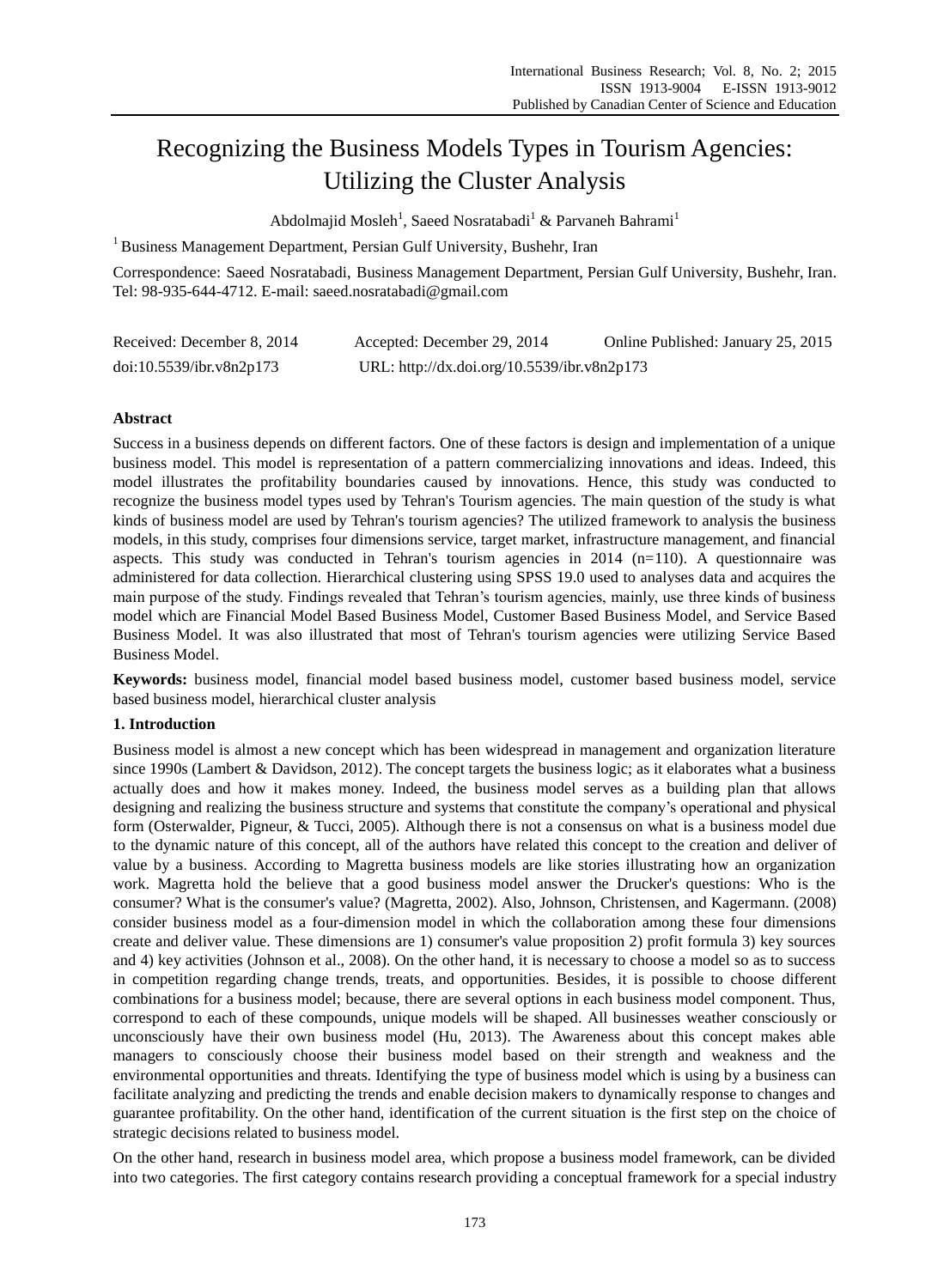(e.g. Bouwman, Van der Spek, & Faber (2005) in insurance industry, Weiner (2011) and currei (2004), Pateli & Giaglis (2003), Osterwalder & Pigneur (2002), in lectronic business, Pousttchi, Schiessler, & Wiedemann (2007) in mobile industry). The second category includes the research developing a general framework regardless the features of special industry or a business (i.e. Osterwalder, Pigneur, & Tucci, 2005; Tikkanen, 2010; Storbacka & Nenonen, 2010). On the other hand, the research conducted in the common fields of tourism and business model mainly have focused on e-business models (Zhang, 2007; Ping, 2010; Yuhang & Xiaoling, 2010) and tourism e-commerce business model (Zhang, 2009; Corigliano & Baggio, 2004). Nonetheless, not only has not studied the types of tourism business model in the literature, but also it is not provided a framework for analyzing tourism agencies' business model. Hence, this study aimed to bridge the gap and provide a method to identify the business model kind utilized by tourism agencies. Hence, the current study conducted to identify business model types utilizes by Tehran's tourism agencies. In other words, this study is going to answer the question below:

What kinds of business model are utilized by Tehran's tourism agencies?

#### *1.1 Tourism Business Model*

Regarding the lack of a business model associated with tourism agencies in the literature, this study approved the Osterwalder et al. (2005) business model framework as the fundamental model of the study. These model comprises 4 main components namely, product/service, customer interface, infrastructure management, and financial model. According to the dynamic nature tourism business model, changes occurred in the model. As a result, two of the basic elements in the model (value configuration and distribution channels) were omitted, because of the lack of their application in the tourism agencies' business models. On the other hand, regarding the effect of technology on nature of businesses and the presentence of this element in the purposed models of some authors (Bouwman et al., 2005; Linder & Cantrell, 2000);this element is added to the model as one of the subcomponents of infrastructure management dimension. The model used in this study has summarized into table 1. As it is clear, each component has its own subcomponents that their definition is provided in table 1 too.

| <b>Main components</b>       | <b>Subcomponents</b>   | <b>Definition</b>                                                                                                             | <b>Reference</b>             |
|------------------------------|------------------------|-------------------------------------------------------------------------------------------------------------------------------|------------------------------|
| Product/service              | Value proposition      | Provides a comprehensive view of a company's combination of<br>products and services                                          | Osterwalder et al.<br>(2005) |
| Customer Interface           | <b>Target Customer</b> | Explains the segments of customers to which the company wants<br>to offer value.                                              | Osterwalder et al.<br>(2005) |
|                              | Relationships          | Describes the type of links a company creates between itself and<br>its different segments of customers.                      | Osterwalder et al.<br>(2005) |
| Infrastructure<br>Management | Core competency        | Illustrates the competencies necessary to perform the company's<br>business model.                                            | Osterwalder et al.<br>(2005) |
|                              | Partner network        | Depicts the network of cooperative agreements with other<br>companies necessary to efficiently offer and commercialize value. | Osterwalder et al.<br>(2005) |
|                              | Technology             | Is a description of the technical functionality required to realize<br>the service.                                           | Bowman, (2005)               |
| Financial Model              | Cost structure         | Outlines the monetary consequences of the means used to<br>implement the business model.                                      | Osterwalder et al.<br>(2005) |
|                              | Revenue model          | Summarizes the way a company makes money through a variety<br>of revenue flows.                                               | Osterwalder et al.<br>(2005) |

Table 1. The definition of tourism business model components

#### **2. Methodology**

This is an applied research; that is why, the expected results can be utilized by tourism agencies to improve their performance. On the other hand, this research is classified into survey- analysis research in which data collected via literature (secondary data) and a questionnaire (primary data) distributing among Tehran's tourism agencies (2014).

#### *2.1 Measurement Tool*

The first step for recognizing the business model types in tourism agencies, is analyzing their business model. A questionnaire based on tourism agencies' business model suggested by current study, was administered and the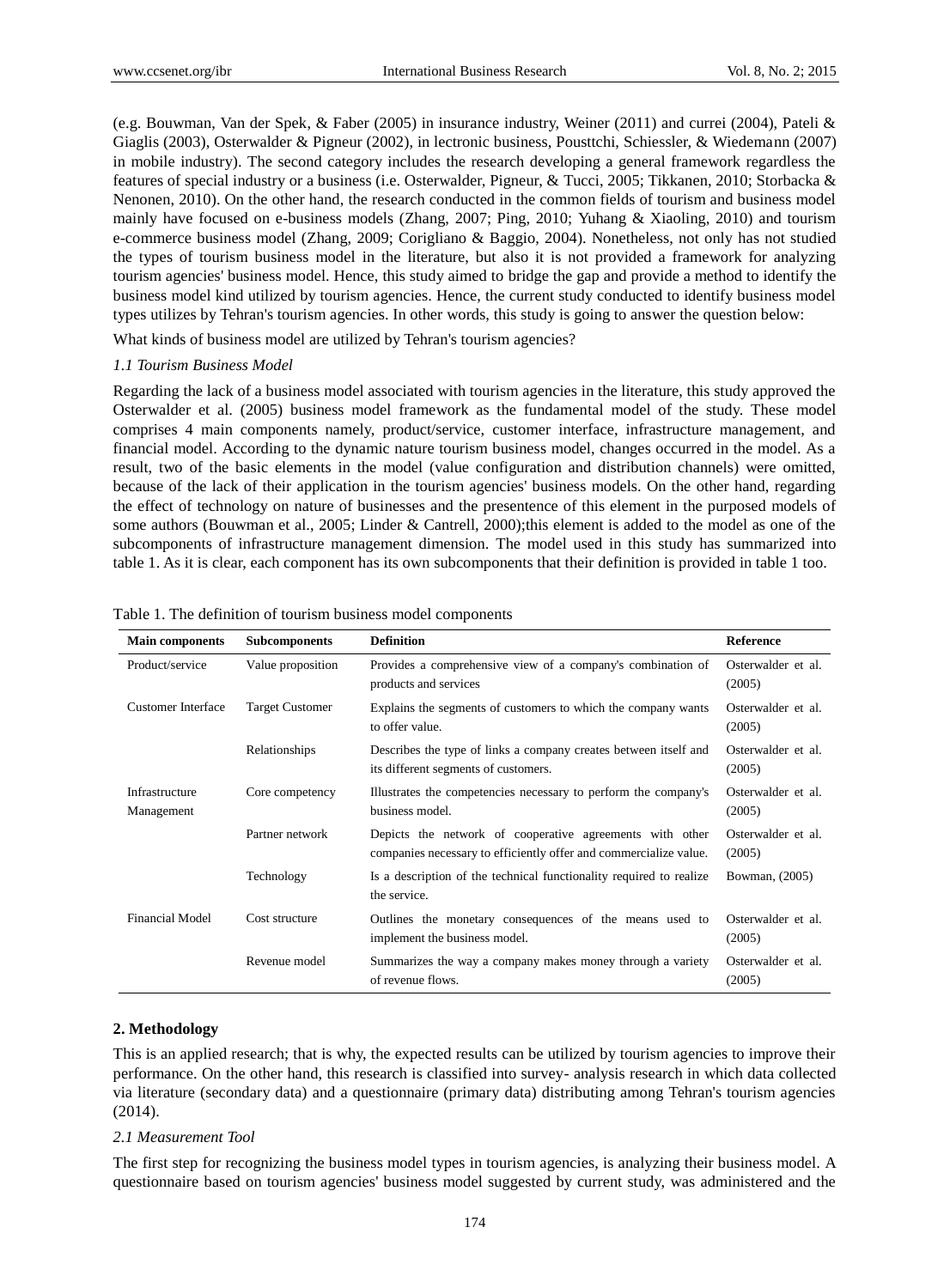5-point Likert's scale was used to evaluate the participants' responses. As it is cleared in the table 2, the questionnaire comprised 42 questions.

|  |  |  | Table 2. Structure of the questionnaire |
|--|--|--|-----------------------------------------|
|--|--|--|-----------------------------------------|

| <b>Business Model Dimensions</b> | <b>Subcomponents</b>   | <b>Numbers</b> |
|----------------------------------|------------------------|----------------|
| Service                          | Value Proposition      | 10             |
| Customer Interface               | <b>Target Customer</b> | $\overline{4}$ |
|                                  | Relationship           | 3              |
| <b>Infrastructure Management</b> | Core Competency        | $\overline{4}$ |
|                                  | Partner Network        | 3              |
|                                  | Technology             | 6              |
| Financial Model                  | Revenue Model          | 8              |
|                                  | <b>Cost Structure</b>  | $\overline{4}$ |
| <b>Sum</b>                       |                        | 42             |

Cronbach's alpha was counted in order to evaluate the reliability of the questionnaire. As table 3 reveals, since the Cronbach's alpha coefficients for all variables are more than 0.7, it can be concluded that the questionnaire has the required reliability.

Table 3. Results of the questionnaire reliability

| <b>Latent Variables</b> | Cronbach's Alpha | <b>Numbers</b> |
|-------------------------|------------------|----------------|
| Value proposition       | 0.81             | 10             |
| Target customer         | 0.88             | 4              |
| Relationships           | 0.76             | 3              |
| Core competency         | 0.77             | 4              |
| Partner network         | 0.88             | 3              |
| Technology              | 0.76             | 6              |
| Revenue model           | 0.82             | 8              |
| Costs structure         | 0.70             | $\overline{4}$ |
| Ouestionnaire           | 0.79             | 42             |

Content validity and construct validity were examined to assess the validity of the questionnaire. In order to assess the Content validity, the questionnaire submited to three of assistant professors at Persian Gulf University and according to their comments the required changes took place. So as to assess the construct validity factor analysis and SPSS 19.0 software used. Parameters evaluated in this test are Kaiser-Meyer-Olkin Measure of Sampling Adequacy and Bartlett's test of significant level. The results of these tests are shown in Table 4.

Table 4. The results of factor analysis for content validity and construct validity

| <b>Variables</b>  | KMO  | <b>Bartlett's Test</b> |
|-------------------|------|------------------------|
| Value proposition | 0.6  | 0.00                   |
| Target customer   | 0.73 | 0.00                   |
| Relationships     | 0.64 | 0.00                   |
| Core competency   | 0.57 | 0.00                   |
| Partner network   | 0.57 | 0.00                   |
| Technology        | 0.67 | 0.00                   |
| Revenue model     | 0.65 | 0.00                   |
| Costs structure   | 0.68 | 0.00                   |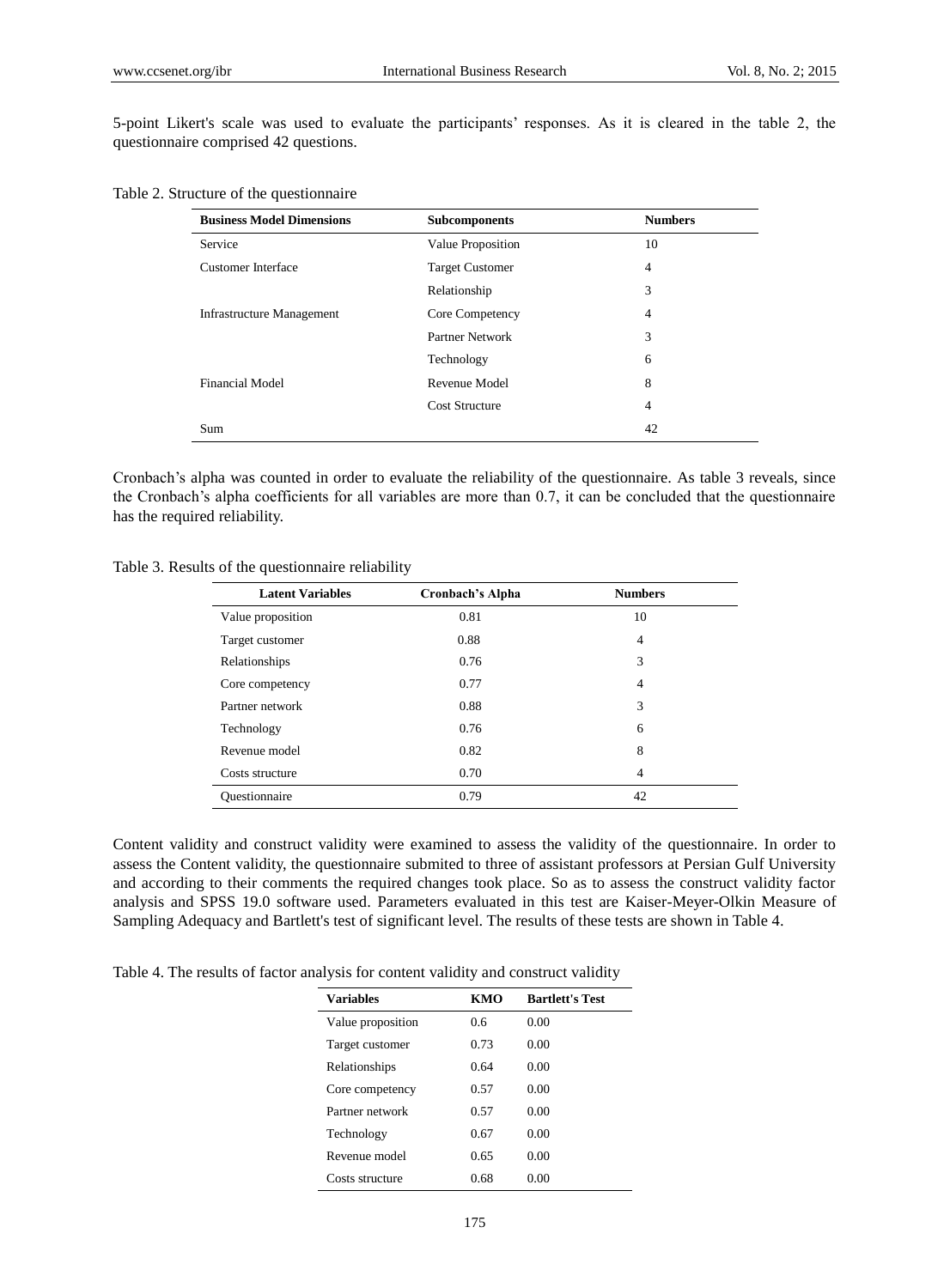It is worth mentioning, Bartlett's significant level must be less than 0.05 and KMO must be more than 0.5 to be considered acceptable (Cecchetto & Pellanda, 2014). Since, the mentioned indices are in the acceptable range, it can conclude the questionnaire has an acceptable validity.

## *2.2 Participants and Procedures*

As it mentioned above, Tehran's tourism agencies formed the population of this study. According to the Iranian Cultural Heritage and Tourism Organization, there were 1103 tourism agencies in Tehran in 2014. In order to determine the sample size the formula below was used.

$$
n = N(Z_{\alpha/2})^2 (\delta_x)^2 \div [ \varepsilon^2 (N-1) + (Z_{\alpha/2})^2 (\delta_x)^2 ]
$$

Where: N = Population size, which was equal to 1103,  $Z_{\alpha/2} = Z$ -value, considered 95%,  $\delta_x =$  standard deviation of the population, or the reason that the standard deviation of population did not exist, the standard deviation of the sample counted and generalized to the population. Hence, n=30 was considered, and the standard deviation of these samples, which was used in the formula, was determined to be equal to 0.39, and  $\varepsilon$ = sampling error its value considered to be equal to 0.07. Regarding the values, the sample size determined to be approximately 108:

$$
n = 1103(1.96)^{2}(0.39)^{2} \div [(0.07)^{2}(1103-1) + (1.96)^{2}(0.39)^{2}] = 107.7
$$

It was decided to choose 110 tourism agencies as sample size. Hence, the 110 tourism agencies chose randomly from the list of tourism agencies released by the Iranian Cultural Heritage and Tourism Organization. A simple random sampling was used in this study and questionnaire submitted to the managers and CEOs. At the same time, a member of the research team was present so as to cope with any possible questions or misunderstandings. The questionnaires were returned to the research team as soon as they were completed. An approximately 2 months' data collecting period was planned and finally, data associated to 110 of the tourism agencies had been collected (100% response rate).

## *2.3 Statistical Analyses*

Cluster Analysis is a statistical method which classifies the objects into two or more discordant groups; as its aim is to explore the system of objects. In cluster analysis, the objects are classified to groups based on their traits. Clusters are formed in such a way that objects of associated with each cluster have the most similarity with each other and have the most difference with objects located at other clusters.

The methodology classifies the data without any presumption about the number of clusters (groups) and the number of clusters will determine after cluster analysis. Hence, cluster analysis is defined as a statistical method in which objects are dedicated into homogenous categories in order to create a scientific classification (Bayazidi, Oladi, & Abbasi, 2011). Cluster analysis, similar to factor analysis, dose not distinguish between dependent variables and independent variables. The method diminishes the number of objects by clustering them into slighter groups.

## 2.3.1 Cluster Analysis Technique

Due to the fact that it is not usually clear how many groups or clusters occurs in sample, two steps are suggested for cluster analysis:

- 1) Hierarchical Cluster Analysis;
- 2) Clustering algorithm selection.

Hierarchical cluster analysis is a statistical method to explore relatively homogenous clusters form objects which are adopted based on a measured traits. Firstly, the analysis considers each object as a cluster. After that, the analysis gradually blends clusters and declines the number of clusters at each step till to form one cluster (Bayazidi, Oladi, & Abbasi, 2011). Clustering method utilizes dissimilarity or distance between objects during the formation of the clusters. To determine the distance "Square Euclidean Distance" is one of the most famous method. There are numerous methods with different criteria and it is possible to obtain different categories form the same data. Ward method is one of the most popular and best clustering method. Because it uses ANOVA to assess the distance between cluster. The cluster membership counts based on total sum of derivatives square of the average of clusters. Data were entered into SPSS 19.0 to analysis. As above mentioned, to answer the research question and recognize the types of used business models among Tehran's tourism agencies cluster analysis was used.

# **3. Results**

# *3.1 Socio-Demographic Information*

Sixty-seven of 110 participants, i.e., 61% of them, were male, and 39% were female. Seventy-three (66.4%) of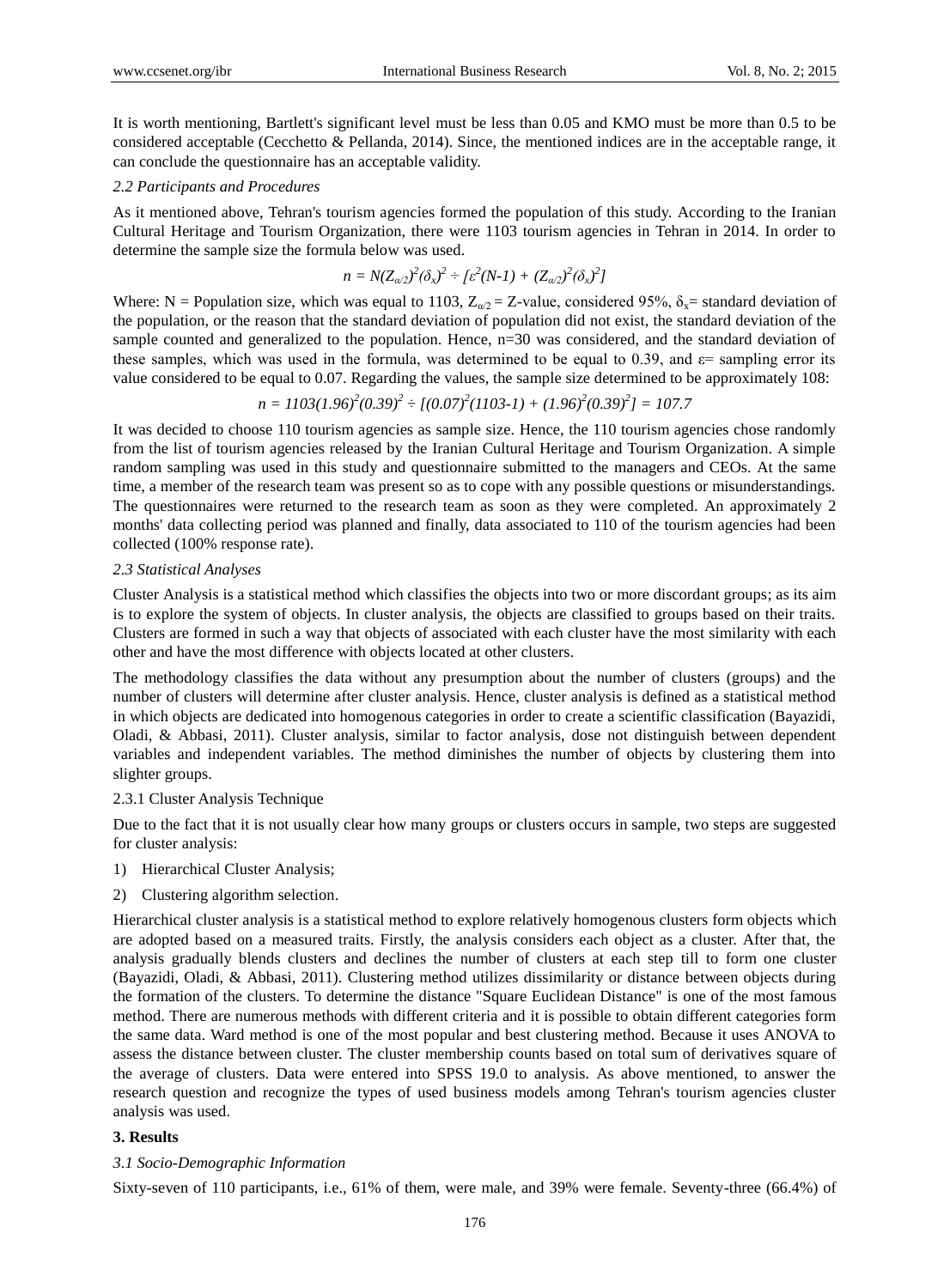the participants had Bachelor's degrees, and 37 of them (33.6%) had a Master's degrees. Thirty percent of the participants had less than five years of experience in managing a tourism agency; only 7% of them had more than 20 years of experience. Thirty-one percent of the tourism agencies had been in business less than five years, while only 3% of them had been in business more than 20 years.

## *3.2 Findings*

After Cluster Analysis and Ward Methodology by using SPSS 19.0, three main clusters appeared. In other word, the business models which were chosen by Tehran's tourism agencies were divided into three categories based on their features. As table 3 shows, 27 tourism agencies placed in the first cluster. It means the business model of these 27 agencies had the most similarity and their business model had the most deference with other clusters. The second cluster comprised 38 tourism agencies which were 34% of sample size. Finally, 40.09% sample size (i.e. 45 tourism agencies) placed in third cluster.

| <b>Clusters</b> | <b>Frequency</b> | Percent | <b>Cumulative Percent</b> |
|-----------------|------------------|---------|---------------------------|
| Cluster 1       | 27               | 24.5%   | 24.5%                     |
| Cluster 2       | 38               | 34.5%   | 59%                       |
| Cluster 3       | 45               | 41%     | 100%                      |
| Sum             | 110              | 100%    |                           |

Table 3. The result of ward method analysis

In the next step and after clarifying the clusters and placing each tourism agency in these clusters, the business model of each cluster was probed. In this step, the mean of the values associated with each business model component, which obtained by all agencies in each cluster, counted as they are provided in the table 4.

As table 4 shows, in the group 1 (cluster 1) "financial model" has reached the most value while "target customer" has obtained the most value in the group 2 and "service" has gained the most value in the group 3.

| <b>Business model components</b> | <b>Cluster 1</b> | <b>Cluster 2</b> | Cluster 3 |  |
|----------------------------------|------------------|------------------|-----------|--|
| Service                          | 2.3              | 2.53             | 3.13      |  |
| <b>Target Customer</b>           | 2.25             | 3.13             | 2.81      |  |
| <b>Infrastructure Management</b> | 2.11             | 2.13             | 2.8       |  |
| Financial Model                  | 2.92             | 2.92             | 3.08      |  |
| Business model's value           | 2.4              | 2.68             | 2.96      |  |

Table 4. The mean of the values of business model components at three recognized categories

## **4. Discussion**

A component obtaining the biggest average among the other business model components in a cluster means the tourism agencies associated with that cluster had a more concentration on that component; in other word, they effectively performed on that element than other business model components. The study labeled each cluster based on the name of component taking the largest average. Hence, the three appeared clusters named: Financial Model Based Business Model, Customer Based Business Model, and Service Based Business Model.

## *4.1 Financial Model Based Business Model*

According to the findings, financial model had the largest average in the first cluster; thus, this cluster labeled as Financial Model Based Business Model. As mentioned above, financial model refers to cost structure and income model. The common feature of tourism agencies categorized into this cluster is they had more variety in income ways. In other words, these tourism agencies had tours with more vary destination goals. For instance, educational tours, cultural tours, sport tours, visiting expo tours, and thing like this. On the other hand, addition to tours, these agencies had other income ways such as holding an exhibitions crafts or music in Tehran. Moreover, the most of cost structure of these agencies focused on activities which were aimed to the value creation processes. Consequently, Financial Model Based Business Model can be defined as a model in which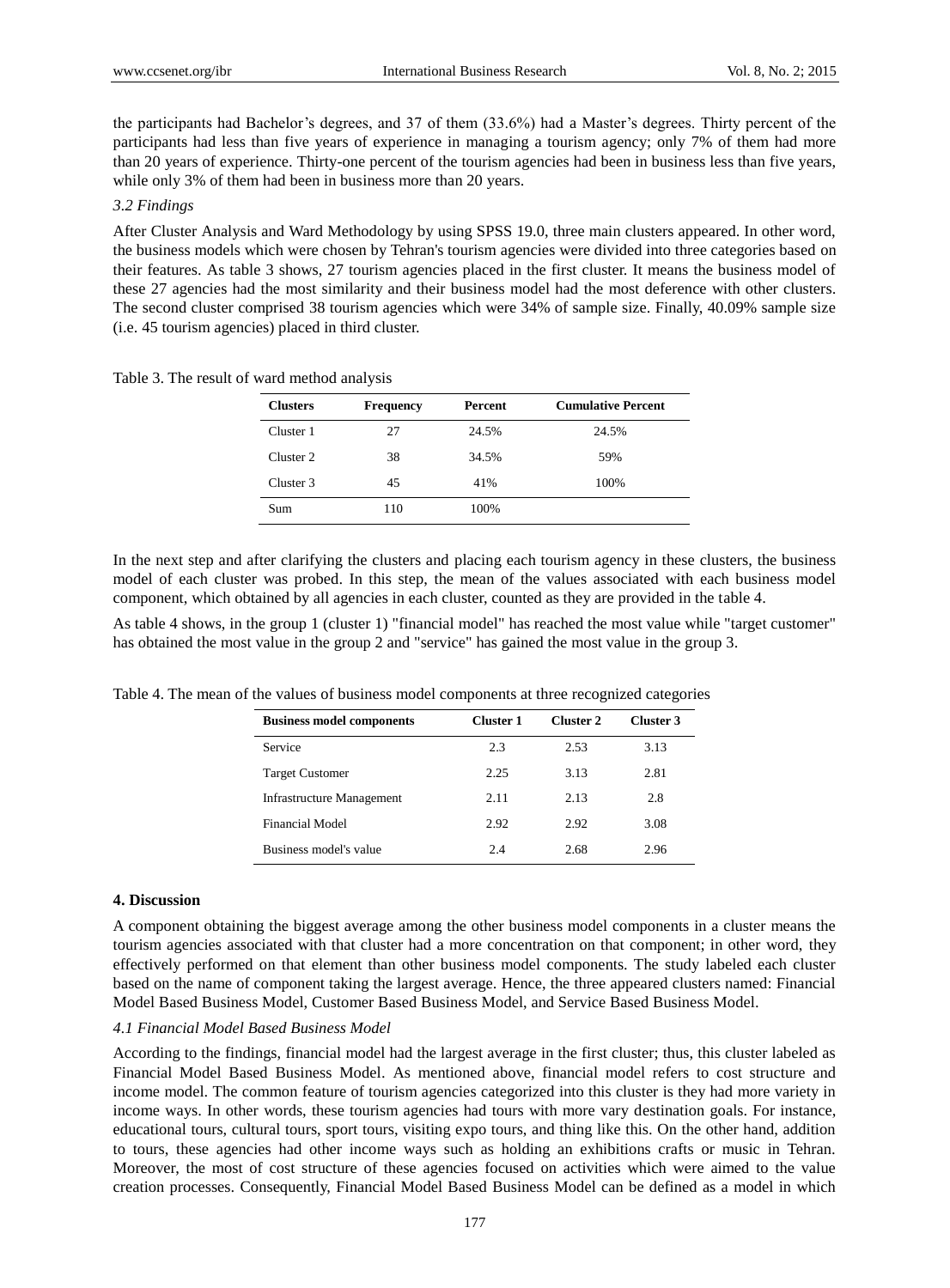most of the concentration is on the ways to make money and its cost structure are directed toward value creation activities. Hence, the business model of tourism agencies taking place into this cluster labeled financial model based business model. According to findings, the first goal of such tourism agencies is to find a value having the ability to persuade consumers pay for. After that, these agencies focus on the way payments have been made. One of the most important factors in financial model based business model is pricing model (Osterwalder, Pigneur, & Clark, 2010). Pricing model has a direct relationship with revenue streams and it can persuade or dissuade costumers to pay.

#### *4.2 Customer Based Business Model*

Table 4 reveals that the element of target customer had the largest average (3.13) among other elements in the second cluster. Hence, this cluster labeled customer based business model. The agencies associated with this cluster had more variety in customers and the customer interface ways. The varied criteria in market segmenting leads to varied customer. On the other hand, the varied customer leads to varied customer interface. Thus, Customer based business model can be defined as a model in which all business model components are directed toward cove more customers and effectively perform in customer interface.

#### *4.3 Service-Based Business Model*

Ultimately, whereas the element of service, in comparison with other business model components, gain the largest average in third cluster, the business model of tourism agencies of associated with this cluster labeled as service-based business model. This means that the tourism agencies having more variety in their services and value proposition were devoted in the third cluster. Indeed, most of tourism agencies studied by this study dedicated in the third cluster (45 tourism agencies out of 110). In other words, the results demonstrated that 40.9% of tourism agencies utilized service-based business model.

The last row of table 4 reveals an average each cluster obtained in its own business model. According to the table, the least average of business model was belong to agencies located in first cluster. It means, the tourism agencies utilizing financial model-based business model had the least score in their business model. While, tourism agencies of third cluster using service-based business model had the most score in business model. This could be because the service-based business models, had more variety in their services. Hence, this variety in service cover more variety customer. To response to these customer the tourism agencies needed to have stronger infrastructure management. On the other hand, more variety in customers and services lead to more variety ways to make money. Thus, it makes sense that the business model of tourism agencies of third cluster take a more score.

# **5. Conclusion**

The finding illustrated that Tehran's tourism agencies, generally, utilized three kinds of business model. The first model was financial model-based business model, which had the most concentration on this business model component. Some of tourism agencies utilized customer-based business model. In this category, tourism agencies had a more focus on the component of target customer. Finally, it was illustrated that the third kind of business model utilized by the rest of Tehran's tourism agencies was service-based business model. Most of Tehran's tourism agencies (40.9%) had a service-based business model. The distinguishing feature of this kind of tourism agencies was the more variety in their offered service. Surprisingly enough, the tourism agencies using service-based business model, also had a more efficiency in their business model. According to the findings, it is suggested that Tehran's tourism agencies use the service-based business model.

Regarding the findings, recommendations are suggested to tourism agencies' managers based on the type of their business models. It is recommended that the mangers using financial based business model to identify, first of all, the values convince costumers to pay for. Then, they have to recognize the ways to make money and illustrate the proportion of each way than the total revenue. At last, they have to compare the ways costumers tend to pay with the current ways. Moreover, the managers should identify and prioritize exposed cost in the value creation and value offering process. On the other hand, it is recommended to managers using costumer-based business model, firstly, to identify who are they value creating for? And who are their important costumers? Furthermore, recognizing appropriate ways to reach costumers is one of the most important activities that these managers should do. It is very important to coordinate all business model components; particularly, the coordination of the ways to communicate with costumers and other business model components. Finally, it is suggested to the managers preferring to use service-based business model to recognize, at first, their value they are creating and offering to the costumers. After that, they must illustrate what costumers' needs they are satisfying? And ultimately, for the reason that it is possible the needs of different segments of a market are different, the managers have to identify what portfolio of value proposition they must offer to what market segment.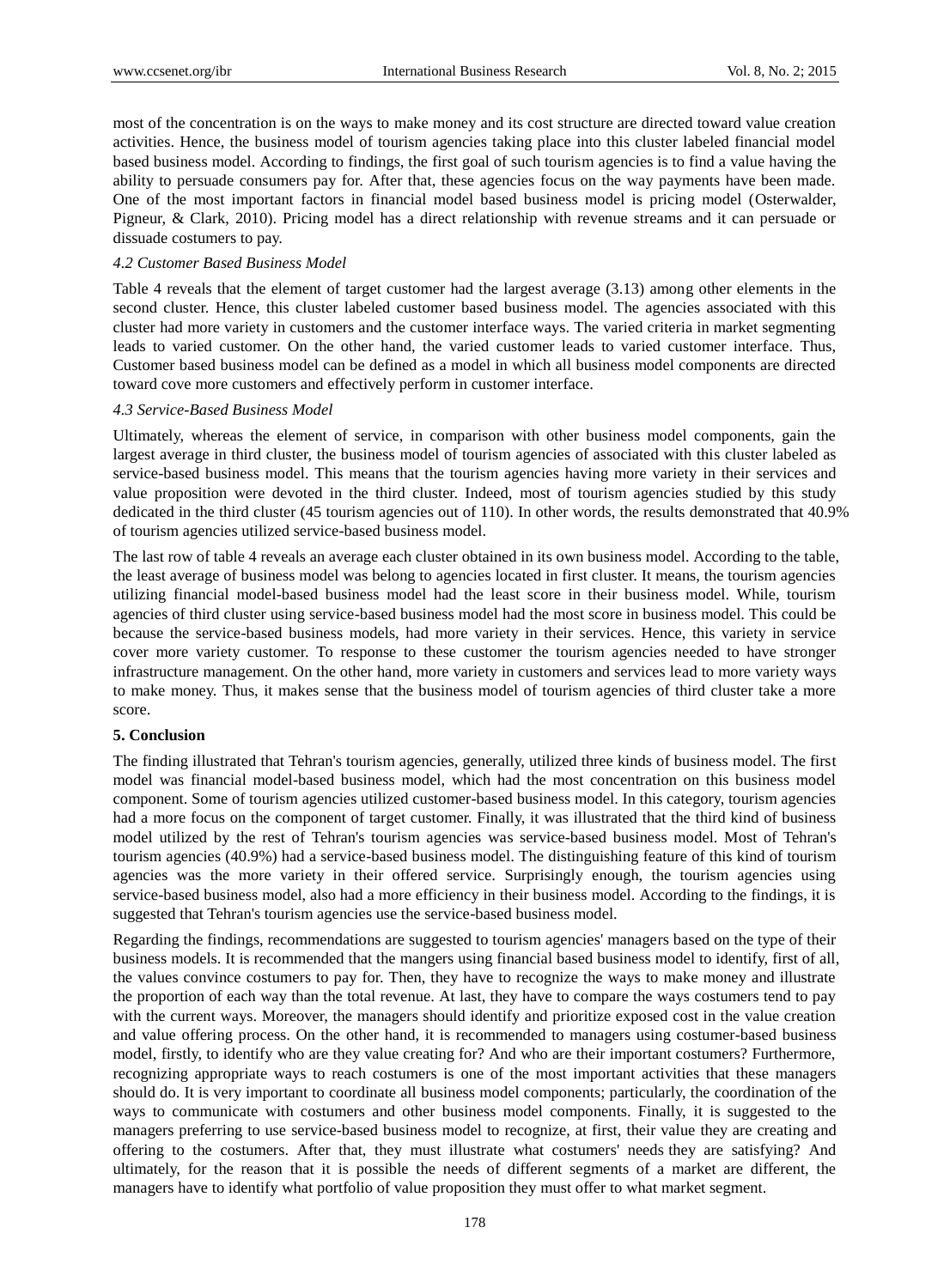#### **References**

- Bayazidi, E., Oladi, B., & Abbasi, N. (2011). *Analyzing the questionnaire based data using SPSS 19.0*. Tehran, Abed.
- Bouwman, H., Van der Spek, J., & Faber, E. (2005). Connecting future scenarios to business models of insurance intermediaries. *18th Bled E-Conference*, Bled, Slovenia.
- Cecchetto, H. F., & Pellanda, L. C. (2014). Construction and validation of a questionnaire on the knowledge of healthy habits and risk factors for cardiovascular disease in schoolchildren. *Jornal de Pediatria, 90*(4), 415–419. http://dx.doi.org/10.1016/j.jped.2013.12.010
- Corigliano, M. A., & Baggio, R. (2004). Italian tourism on the internet new business models. *The Tourism And Leisure Industry: Shaping the Future*, 301–316.
- Currei, W. L. (2004). Value creation from the application service provider e-business model: the experience of four firm. *Journal of Information Management, 17*(2). http://dx.doi.org/10.1108/17410390410518763
- Fornell, C., & Larcker, D. (1981). Evaluating structural equation models with unobservable variables and measurement error. *Journal of Marketing Research, 18*, 39–50. http://dx.doi.org/10.2307/3151312
- Hu, B. (2013). Linking business models with technological innovation performance through organizational learning. *European Management Journal, 32*(4), 587–597. http://dx.doi.org/10.1016/j.emj.2013.10.009
- Johnson, M. W., Christensen, C. C., & Kagermann, H. (2008). Reinventing your business model. *Harvard Business Review, 86*(12), 50–59.
- Lambert, S. C., & Davidson, R. A. (2012). Applications of the business model in studies of enterprise success, innovation and classification: An analysis of empirical research from 1996 to 2010. *European Management Journal, 31*(6), 668–681. http://dx.doi.org/10.1016/j.emj.2012.07.007
- Linder, J., & Cantrell, S. (2000). *Changing business models: Surveying the landscape*. Accenture, Institute for Strategic Change.
- Magretta, J. (2002). Why business models matter. *Harvard Business Review,* 33-36.
- Osterwalder, A., Pigneur, Y., & Tucci, C. L. (2005). Clarifying business models: Origins. *Communications of Association for Information System, 15*(16).
- Osterwalder, A., & Pigneur, Y. (2002). An e-business model ontology for modeling e-business. *15th Bled Electronic Commerce Conference e-Reality: Constructing the e-Economy*, Bled, Slovenia.
- Osterwalder, A., Pigneur, Y., & Clark, T. (2010). *Business model generation: A handbook for visionaries, game changers, and challengers*. Hoboken, NJ: Wiley.
- Pateli, A. G., & Giaglis, G. M. (2003). A framework for understanding and analyzing e-business models. *16th Bled E-Commerce Conference*, Bled, Slovenia.
- Ping, Y. (2010). A study on innovations of e-business models for chinese tourism industry. *2010 International Forum on Information Technology and Applications, 3*, 413–416. http://dx.doi.org/10.1109/IFITA.2010.268
- Pousttchi, K., Schiessler, M., & Wiedemann, D. G. (2007). Analyzing the elements of the business model for mobile payment service provision. *Sixth International Conference on the Management of Mobile Business*, Torento, Canada.
- Storbacka, K., & Nenonen, S. (2010). Business model design: Conceptualizing networked value co-creation. *International Journal of Quality and Service Sciences, 2*(1). http://dx.doi.org/10.1108/17566691011026595
- Tikkanen, H., Lamberg, J. A., Parvinen, P., & Kallunki, J. P. (2005). Managerial cognition, action and the business model of the firm. *Management Decision, 43*(6). http://dx.doi.org/10.1108/00251740510603565
- Weiner, N., & Weisbecker, A. (2011). A business model framework for the design and evaluation of business models in the internet of services. *Annual SRII Global Conference*, San Jose, US.
- Yuhang, L., & Xiaoling, H. (2010). Comparative study of Chinese and American travel e-business models. *International Conference on E-Business and E-Government*, Guangzhou, China.
- Zhang, J. (2009). Tourism e-commerce business model innovation analysis. *International Conference on E-Business and Information System Security*. EBISS '09, 1–5, Wuhan, China. http://dx.doi.org/10.1109/EBISS.2009.5138137
- Zhang, Q. (2007). Application analysis and research on e-business model of China's tourism. *International*